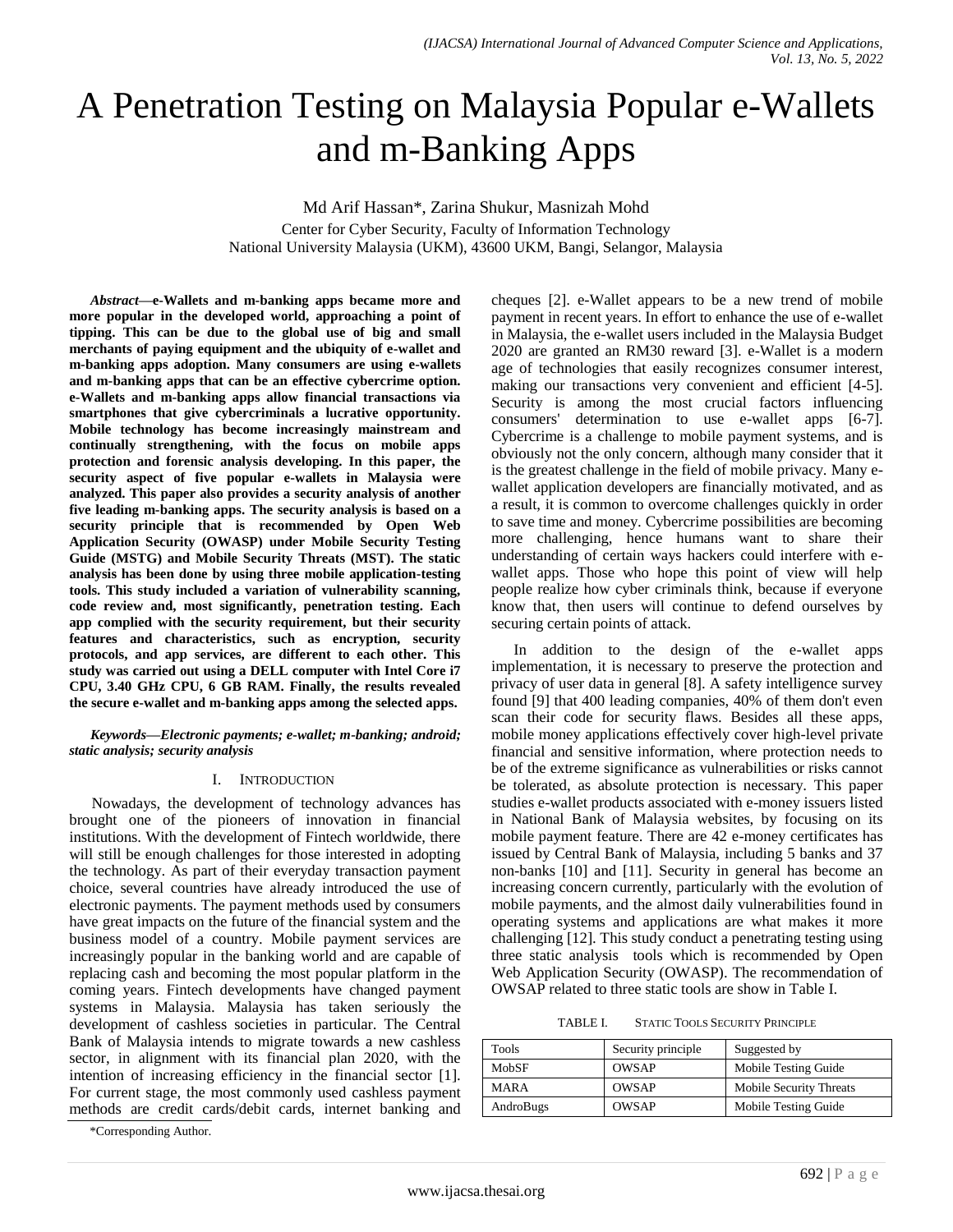In this study, our main contributions are as follows:

- We perform a static analysis among five e-wallet and m-banking apps, specifically on security issues targeted for Android applications.
- In order to detect repackaging threats, we evaluate successful solutions and recognize the vulnerabilities.
- We discover the most secure bank and non-banks mobile application among selected application using static analysis tools.

This paper is bifurcated into four sections. Introducing the payments and its related study, which is already discussed above. The second section presented the five bank and nonbank issuers in Malaysia and its association with e-wallet products. Section 3 discussed the proposed methodology of the analysis. Section 4 presented the experimental result of the methods and Section 5, provides the discussion of the findings and finally, the conclusion b presented in Section 6.

## II. LITERATURE REVIEW

Electronic payment systems have risen in popularity in the last 20 years because of their significant contribution in modern electronic transactions. Electronic transactions are a financial exchange between buyers and sellers available on the internet [13]. The payment system electronically originally referred to as a payment process through an electronic network [14] which a user may use to make online payments for products and services [15]. Among electronic payment system nowadays, e-wallet and m banking is one of the most famous payment system. The definition and their functionality is described in the next subsection.

# *A. e-Wallet and m-Banking*

e-Wallet is the new invention of finance technology that make our transaction and payment easy and fast. e-Wallet is a virtual storage system [16] that can capture your identity and digital credentials and offer to an electronic gadget or online service that pro-vides a person to commit electronic purchase [17-18]. The e-wallet includes two elements, namely software and information. The software holds all the information contained in a wallet that encrypts confidential personal data. In comparison, the data are all information, such as customer ID, card information and shopping addresses, provided by the customer. There are quite variety of e-wallet services established worldwide.

For the past several years, mobile banking has grown in popularity across many segments of society. M banking is a subcategory of electronic banking that combines both the basics of banking and the distinct features of mobile payment [19]. M banking refers to the delivery and use of banking and financial services using mobile communications de-vices [20]. The range of services available might include the ability to conduct bank and stock market transactions, manage accounts, and obtain personalized data. Mobile banking, often known as m banking, is a terminology for using a mobile device such as a phone to perform balance checks, account transactions, payments, and credit applications. It is the convenient, simple, secure, anytime and everywhere in the world. The functionality of the apps for each bank and non-bank issuers is listed in Table II and Table III.

- App based system: Application settings are also important since they allow user to personalize the program to his own needs. This will feature profile, payment, and security options, among other things.
- Fingerprint: Fingerprint identification is one of the most well-known and used bio-metric technologies. The fingerprint biometrics is useful and cost effective. Moreover, it can be quickly installed and used under any environmental conditions.
- Bills: This is an important e-wallet function because today's consumers like to pay all of their bills online, including utilities, mortgages, loans, rent, and tuition, to mention a few. e-Wallets are becoming a vital aspect of daily life as digital cash becomes more prevalent, and they should be able to give an easy bill payment option, whether it is a prepaid or postpaid payment service.
- Transfer of money: Transfer money between the payer and payee wallets in seconds rather than hours or days. This function has many advantages, including the ability to make payments at any time and from any location, the ability to make funds available immediately, and the ability to manage personal and business funds.
- Payment history: Any registered member will be able to view all the transaction de-tails in these features. After a successful login, the customer will be able to check order history.
- User account: To carry out a transaction from e-wallet to another e-wallet, the customer must be a user account. The user has been using a registration form. In order to register, the user must fill out all the fields required in the form. The user can access a variety of services using their user account.
- Pin Code: A personal identification number (PIN) is an unique code that must be in-put in order to complete certain banking transactions with a mode of payment. The purpose of a personal identification number (PIN) is to increase the level of security in electronic transactions.
- Top-up: By using these features, users could access the multiple bank list for top-up money. In these features, users need to choose how much they want to update. User chose their favorite bank account whenever. The payment gateway is submitted to the recipient of the application directly. The features help to users to add their balance into their e-wallet.
- QR code: In-store payments can be made using ewallets using contactless methods such as near-field communication and Quick Response (QR) codes. QR Code is a form of 2D bar codes [21]. The QR code may be readily scanned with a smartphone camera [22]. The barcode is read by the smartphone, which then launches an associated apps or website.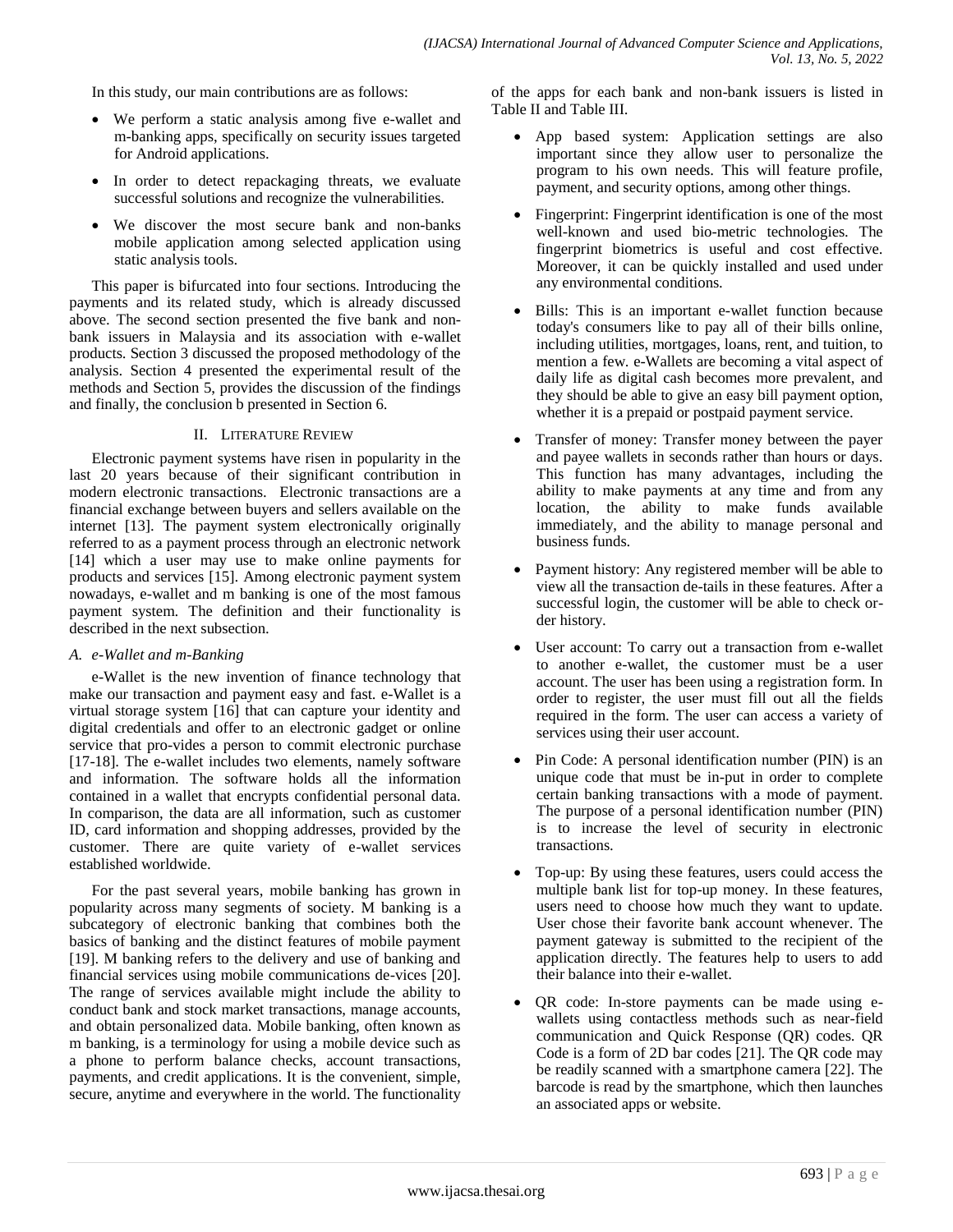- Open loop: Open loop mobile payment systems allow customers to pay from a centralized e-wallet at many different places. It is easy to comprehend closed payments as a gift card and open payments as a credit card [23].
- Add Money: Add money is used only for the logged-in users. It is connected to a payment gateway. The user can add or choose their bank account before transaction. User can add money with their registered bank account details or debit/credit cards using this function.
- Request money: Anyone may send his or her friend or family member a message to ask him or her to pay his or her money.
- Withdraw money: Users can transfer cash from their account to their connected bank account through the withdraw money functionality. Users may digitally withdraw money from the wallet into any bank account without the inconvenience of paper bills or currency, such as receiving money from sources, collecting money from distributors, in-store or online payments from consumers, or collecting money from sources.
- Voucher: Marketers and merchants are fully aware of the value of coupons and re-wards. e-Wallets are a great platform for providing these benefits to value customers in a timely manner. As a result, features that make it simple to create and manage coupons, discounts, tickets, and loyalty points are essential for an e-wallet solution and may help e-wallet software stand out in the market.

In the following Table, II and III means- the apps have the properties, whether 0 means the apps do not have the properties. 0 means the apps do not have the properties whether 1 means the apps have the properties.

Table II and Table III revealed e-wallet apps functionality by bank and non-bank issuer where, most of them have same features except Non-Bank5. It shows that there are common and additional properties of e-wallet apps. There are 10 common e-wallet apps functionality by bank and non-bank issuer. They are pin code, fingerprint, bills, transfer of money, top-up, and payment history, add money, and voucher, Request money, and Withdraw money. Each e-wallet playing its own role and position in electronic payment system, several ewallets such as Non-Bank1, Non-Bank3, and Non-Bank4 focusing on withdraw money from ATM booth, while others focus on online transaction.

# *B. The Open Web Application Security Project*

The OWASP is a non-profit organization that works to improve software security. OWASP relies on an 'open community' concept, that enables anyone to participate in and assist to projects, events, online forums, and other services. Every three years, OWASP identifies the 10 most critical web application security risk types. This "top ten" list shows an agreement on the most serious security problems. The following were the top ten vulnerabilities as reported in OWASP 2017 are:

- *1)* A1—Injection (SQL, OS, and LDAP).
- *2)* A2—Broken Authentication.
- *3)* A3—Cross-Site Scripting (XSS).
- *4)* A4— Sensitive Data Exposure.
- *5)* A5—Security Misconfigurations.
- *6)* A6—Sensitive Data Exposure.
- *7)* A7— Broken Access Control.
- *8)* A8— Using Components with Known Vulnerabilities.
- *9)* A9— Insufficient Logging and Monitoring.
- *10)*A10— Insecure Deserialization.

The Open Web Application Security Project guide must be followed in some circumstances while developing web applications. The details of each vulnerability report can be found in [24].

TABLE II. THE FUNCTIONALITY OF BANK ISSUER M-BANKING APPS

| <b>Properties</b>   | <b>Bank1</b> | Bank2 | Bank3 | <b>Bank4</b> | Bank5 |
|---------------------|--------------|-------|-------|--------------|-------|
| App based system    | 1            | 1     | 1     | 1            | 1     |
| Fingerprint         | 1            | 1     | 1     | 1            | 1     |
| Bills               | 1            | 1     | 1     | 1            | 1     |
| Transfer of money   | 1            | 1     | 1     | 1            | 1     |
| Payment history     | 1            | 1     | 1     | 1            | 1     |
| PIN code            | 1            | 1     | 1     | 1            | 1     |
| User account needed | 1            | 1     | 1     | 1            | 1     |
| top-up              |              |       |       |              |       |
| QR code             | 1            | 1     | 1     | 1            | 1     |
| Open loop           |              |       |       |              |       |
| Voucher             | 1            | 1     | 1     | 1            | 1     |
| Request money       |              |       |       |              |       |
| Add money           | 1            | 1     | 1     | 1            | 1     |
| Withdraw money      |              |       |       |              |       |

TABLE III. THE FUNCTIONALITY OF NON-BANK ISSUER E-WALLET APPS

| <b>Properties</b>   | Non-<br><b>Bank1</b> | Non-<br>Bank2 | Non-<br>Bank3 | Non-<br>Bank4 | Non-<br>Bank5 |
|---------------------|----------------------|---------------|---------------|---------------|---------------|
| App based system    | 1                    | 1             | 1             | 1             | 1             |
| Fingerprint         |                      | $\Omega$      | 1             |               | $\Omega$      |
| <b>Bills</b>        |                      |               |               |               |               |
| Transfer of money   |                      |               |               | 1             | $\Omega$      |
| Payment history     |                      | 1             |               |               | 1             |
| PIN code            |                      |               |               |               | $\Omega$      |
| User account needed |                      |               |               |               |               |
| top-up              |                      | 1             |               | 1             | $\Omega$      |
| QR code             |                      |               |               |               |               |
| Open loop           |                      |               |               |               |               |
| Voucher             | 1                    | 1             | 1             | 1             | 1             |
| Request money       |                      |               |               |               | $\theta$      |
| Add money           |                      |               |               |               |               |
| Withdraw money      | $\Omega$             |               |               |               |               |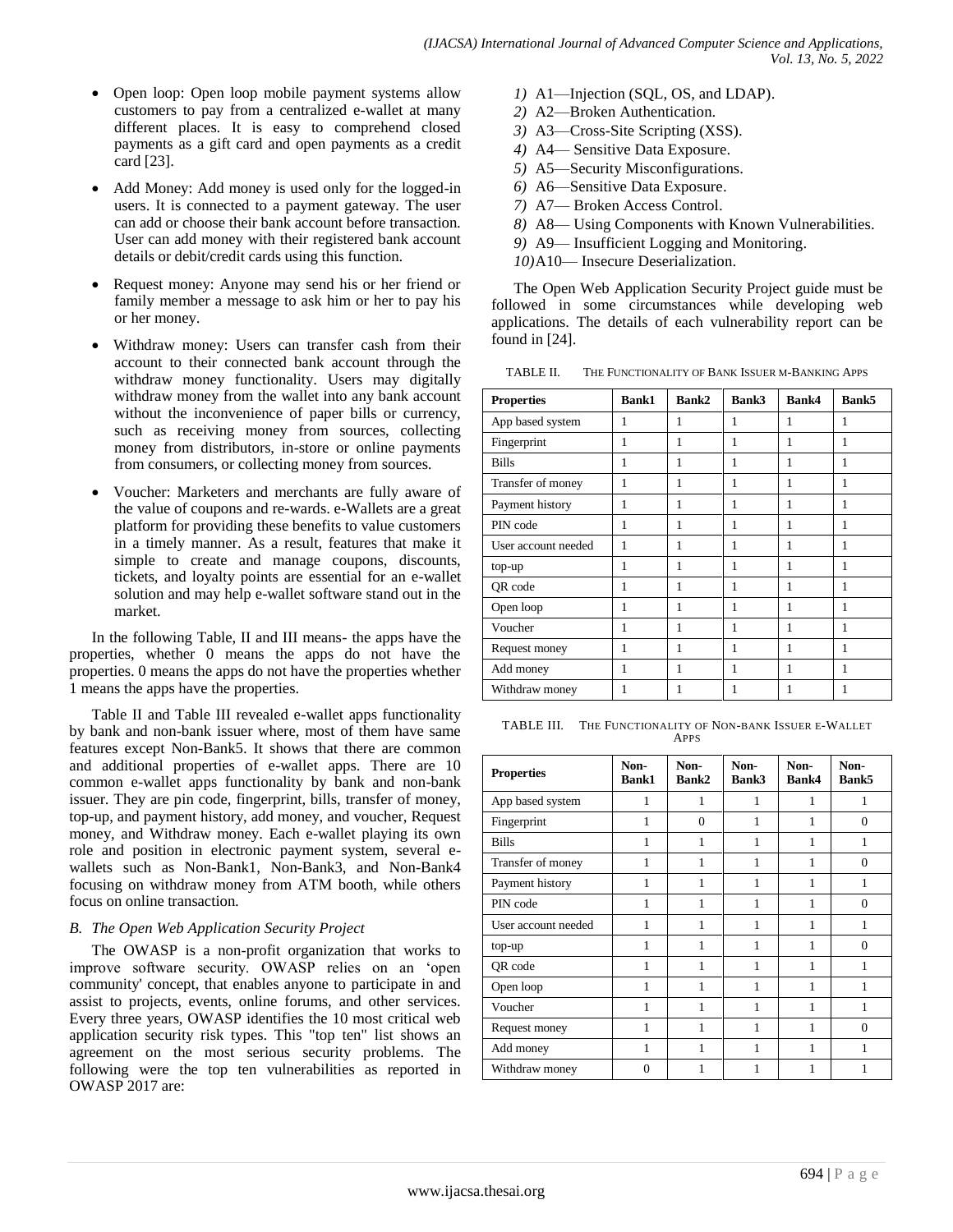## *C. Android Platform*

Android is an open source smartphone operating system that was originally developed by Android Inc. and then acquired by Google with financial support. The first beta edition of Android was launched in November 2007 and the first stable version 1.0 followed in September 2008. Android is the world's most used mobile operating system, dominating the smartphone industry with an 82.8 percent share in 2015 [11]. That is good reason for this paper to perform the study on Android by itself. With the rising number of providers, each with its own Android OS version, the Android environment has been massively decentralized in recent years, ensuring that each has possible different vulnerabilities on top of some android platform problems, which is the total contrast on the IOS side where Apple maintains that a more compact closed ecosystem is accessible. IOS, though, is still suffering from smartphone protection concerns, and the android suffering is even higher. In comparison, being an open source based on Linux, Android makes it even easier to deal with, because it is much easy and popular for Android to remove the source code, scan the files, and include vulnerable code in applications.

## *D. Static Analysis*

We chose static analysis as our vulnerability measurement technique despite reported vulnerabilities for several reasons. Unlike human code review or penetration testing, which results in reported vulnerabilities, static analysis is a purpose, repeatable, and scalable method for evaluating vulnerabilities. Static analysis tools employ a certain algorithms and rule sets every time and may scan a project in hours rather than days or weeks. Vulnerabilities can remain latent in code for years before a researcher discovers and re-ports them, thus the number of reported vulnerabilities is likely to be underestimated by an unspecified amount. Using static analysis, we could investigate the evolution of an application's vulnerabilities details. The number of vulnerabilities we uncovered with our static analysis technique far exceeded the number disclosed for the group of applications. Vulnerabilities of the same type in the same application version must be combined into a single item because of the Common Vulnerabilities and Exposures (CVE) criteria, which explain some differences in performance. Fig. 1 depicts the vulnerability static analysis process.





*1) MobSF basic static analysis tools:* Mobile Security Framework that is an automated pen-testing framework capable of per-forming static and dynamic analysis. The framework also includes REST APIs that enable developers to use continuous integration and continuous delivery (CI/CD) pipelines to test their apps automatically with each build. MobSF v2.0 is open-source and written in Python 3.7. It is released under the GNU Public License v3.0. The study's installed version was a Docker container provided and maintained by the authors of MobSF. This simplified the installation process and allowed the service to be dismantled or rebuilt on demand. Users can interact with MobSF's graphical user interface by navigating to localhost: 8000 when the Docker container has successfully started up. The security analysis of MobSF is depends on the following properties:

- Signer Certificate: A signing certificate encrypts an app, ensuring that the code underlying it is protected and that no one is defrauded.
- Application Permission: In Mobile application, several permissions that are classified as dangerous or acceptable. Understanding which permissions can lead to further damage is critical from the perspective of a security analyst. For example, if an application has access to external media and stores essential information on the external media, the files stored on the external media are globally accessible and writable, which might be harmful. Android app permissions can give apps control of users phone.
- Network Security: Details on network security issues relating to the application can be found in the network security section. These flaws might lead to critical attacks like man in the middle attack.
- Android API: The Android operating system gives a framework API for apps to interface with the Android underlying system.
- Browsable Activities: Browsable Activities can control how the device should react when the user clicks on a link in the web browser.
- Security Analysis: Details about security issues relating to the application can be found in security. These problems can lead to critical attacks. The security analysis is including Network Security, Manifest Analysis, Code Analysis, Binary Analysis, NIAP Analysis and File Analysis.
- Manifest Analysis: Manifest Analysis may extract a variety of data from an Android manifest file, such as which activities are exported, if the app is debug gable, data schemas.
- Code analysis: The code analysis part of the MobSF tool is one of the more interesting aspects. MobSF has analyses, evaluated parts of the application's behavior using industry security standard practices such as OWASP Mobile Security Testing Guide (MSTG), and mapped the vulnerabilities using OWASP Top 10. Furthermore, Common Weakness Enumeration and Common Vulnerability Scoring System scores (CVSS) are stated, which might be helpful in different analyst scenarios and make the development of reports a bit more straightforward for developers and analysts.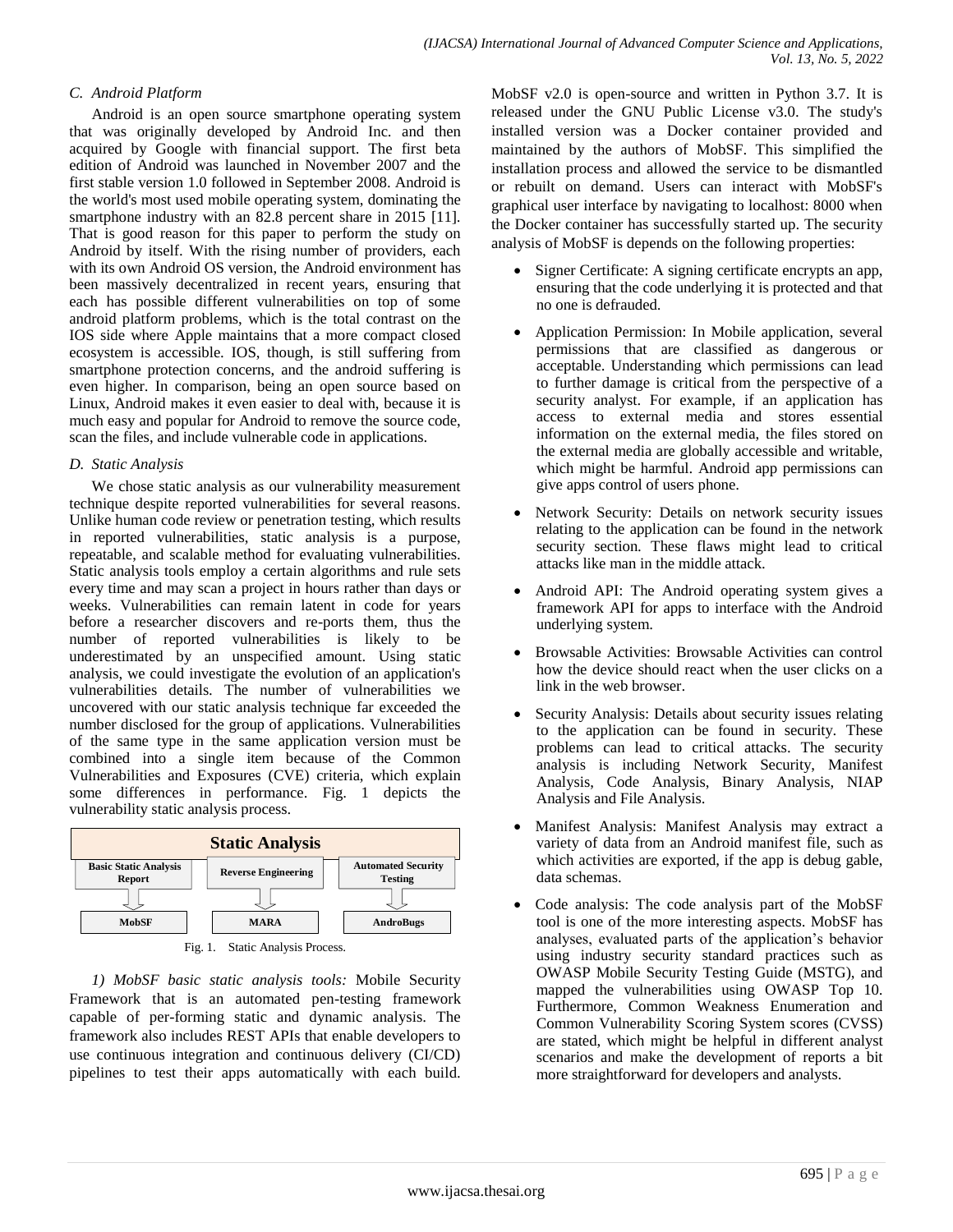- Malware Analysis: Malware analysis is the domain malware check. MobSF extracts the hard-coding or application-using URLs/IP addresses, presents the malware status, and uses the ip2location to indicate its Geo location. APKiD is used to identify different packers, compilers, and hypocrites.
- Reconnaissance: Reconnaissance is used to identify the applications URLs, firebase DB, emails, trackers, and string and hard-coded secrets. This is all done using the decompiled source code.
- Components: Components are used to identify the details information regarding activities services. This summarizes the android APK skeleton. The components are including Activities, Services, Receivers, Providers, Libraries and Files.

In contrast to traditional desktop and web apps, mobile applications have unique security challenges. With mobile app security, the MobSF tool is widely employed. According to MobSFs, security score, CVSS and trackers' detection determine the outcome.

 Security Score: Security scoring is one of the important features to calculate the overall result. This security scoring is based on, if it introduced an issue to an app that al-ready has higher average CVSS than that issue, app would actually have higher score than before even though it now has more issues. The developer improves the tool's security score. Since the average CVSS score is used, an app with one major issue and several minor ones may score higher than one with only one major issue [25]. Currently, app score is calculated as:

avg\_cvss = round(sum(cvss\_scores) / len(cvss\_scores), 1)

 $app\_score = int((10 - avg\_cvss) * 10)$ 

- CVSS: The CVSS score can be utilized to determine the severity of vulnerabilities found in apps. The CVSS Calculator can be used to calculate the CVSS score. The formulas given in the CVSS specification are used in the calculation [26]. The CVSS Metric Values are shown in Table IV. The details CVSS scores provided by MobSF can be seen in supplementary file (Table I-III) [26-27].
- Tracker Detection: Each app may make use of thirdparty trackers. MobSF analyses the detected tracker in the system's APK using the open source Exodus-Privacy web tool. Tracker analysis can be found in two ways, such as crash reporters and analytics. Crash reporters are those that look into crashes that happen when the program is running normally. Alongside, analytics tracker collects information on how users interact with the app, such as how much time they spend in it, which features they utilize [28].

*2) Reverse engineering:* The method of extracting technology or design information from something man-made is known as reverse engineering [29-30]. The theory behind, it has for centuries been understood that destroying something would help you understand it, evaluate it and even twist it to

achieve another task. In the computer security industry, reverse engineering is commonly used to analyze and exploit viruses and malware, vulnerability detection, binary code auditing, and development [30-31]. In this paper, reverse engineering was introduced after automated security tested as a second part of the static vulnerability analysis.

Reverse engineering is in particular used to see how engineers have constructed this specific system and how they perform essential protective activities and specifications [32]. These are some examples of what we can look for in Android security tests while using reverse engineering: database link, DB name, or DB password, certain hard-coded usernames or passwords that is used to accessing the database [33]. The application's APIs to see whether any of them are compromised, or the API key, and to check for a known vulnerable method after downloading the source code. This section will discuss the tools used in Reverse Engineering, and then the procedure followed to identify vulnerabilities in the selected applications, and will finally go over the results obtained from reverse engineering. During the reverse engineering, the method was initially focused exclusively on the Mobile Reverse Engineering & Analysis framework (MARA) which takes an APK file and delivers the source code in a language that is easily understood in Smali. Fig. 2 indicates the process that follows an application for reverse engineering.

| N <sub>0</sub> | <b>Metric</b>                              | <b>Metric</b><br>Value                                            | <b>Description</b>                                                                                                                                                                                                                                                                                                                                                                         |
|----------------|--------------------------------------------|-------------------------------------------------------------------|--------------------------------------------------------------------------------------------------------------------------------------------------------------------------------------------------------------------------------------------------------------------------------------------------------------------------------------------------------------------------------------------|
| 1              | Attack<br>Vector                           | <b>Network</b><br>Adjacent<br><b>Network</b><br>Local<br>Physical | The attack vector defines the<br>circumstance in which a vulnerability<br>can be exposed.                                                                                                                                                                                                                                                                                                  |
| $\overline{c}$ | Attack<br>Complexity                       | Low<br>High                                                       | This metric specifies the conditions<br>that must exist outside the attacker's<br>control in order to exploit the<br>vulnerability. Depends on the situation,<br>unique conditions that need a<br>measurable amount of preparation or<br>execution are necessary for the<br>exploitation of the vulnerability, the<br>metric's score might be low (L) or high<br>(H).                      |
| 3              | Privilege<br>Required                      | None<br>Low<br>High                                               | The level of privilege necessary to<br>exploit the vulnerability is defined by<br>this metric. Its value is None (N) if the<br>attacker does not need any permission;<br>Low (L) if the attacker just needs basic<br>privileges to change user-owned<br>settings and files; or High (H) if the<br>attacker needs major privileges to<br>affect component-wide configurations<br>and files. |
| 4              | <b>User</b><br>Interaction                 | None<br>Required                                                  | This metric can have the values None<br>$(N)$ or Required $(R)$ depending on<br>whether the vulnerability is exploited<br>with or without user participation.                                                                                                                                                                                                                              |
| 5              | ImpactConf,<br>ImpactInteg,<br>ImpactAvail | High<br>Low<br>None                                               | This metric are refer to the<br>Confidentiality Impact, integrity and<br>availability impact.                                                                                                                                                                                                                                                                                              |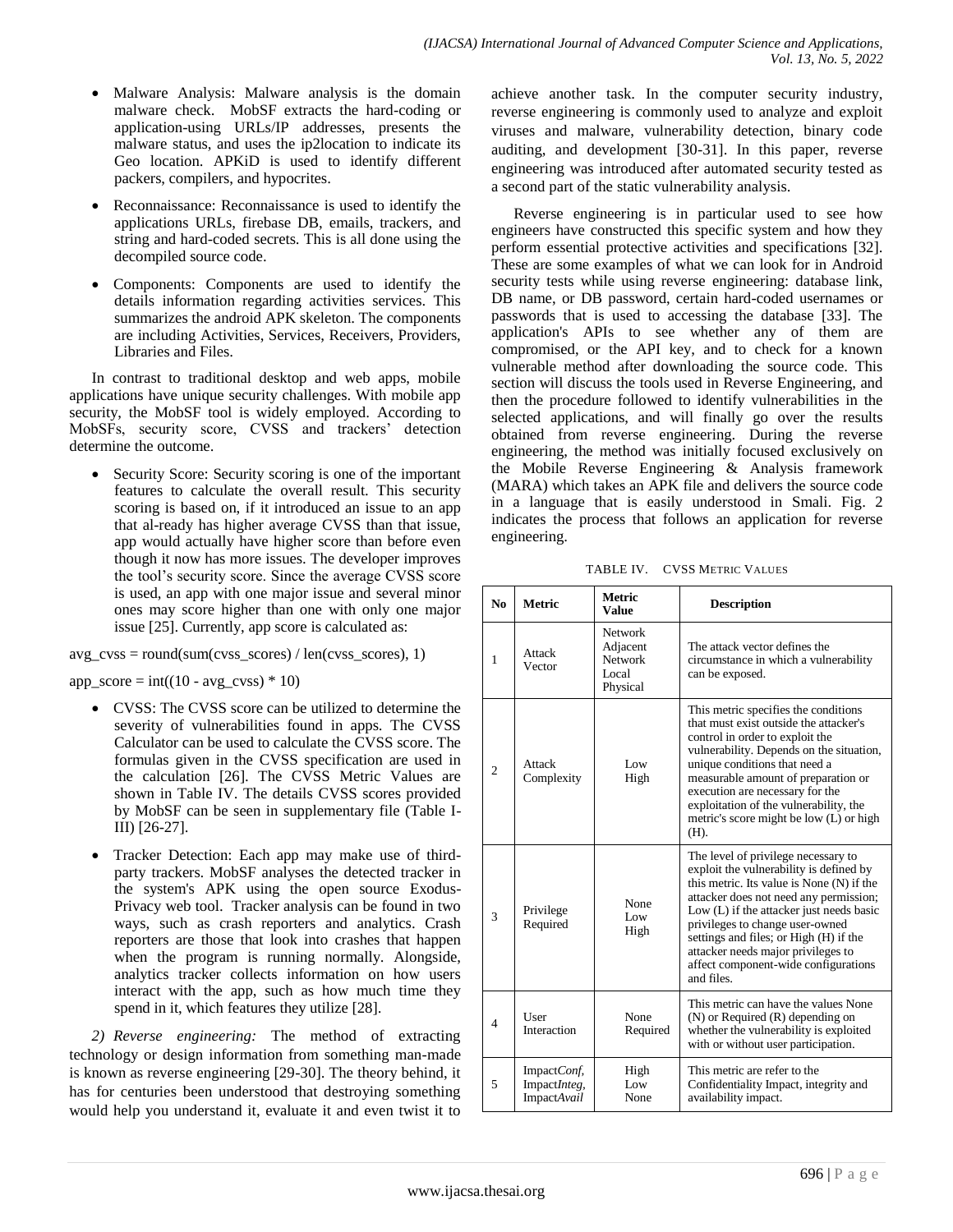

Fig. 2. Reverse Engineering Process [29].

The Mobile Application Reverse Engineering and Analysis (MARA) framework was the technology utilized to execute penetration testing. MARA brings together commonly used reverse engineering and analysis tools for mobile applications to test mobile apps against OWASP mobile security threats and vulnerabilities. MARA is a bash script that combines several prominent android reverse engineering and vulnerability analysis tools everything into solution. The goal was to make the workflow easy to utilize for security researchers and developers. MARA can do dynamic and static analysis requiring no additional post-installation configuration. MARA does not have a graphical user interface; it was created only for terminals. Most of the sub-tools are developed in various Python versions. MARA is evaluated based on six security attributes, which are APK Reverse Engineering, APK Deobfuscation, APK Analysis, APK Manifest Analysis, Domain Analysis, and Security Analysis. Each of the following six security attributes can be found in details [34].

Critical, High, Medium, Low, Info, and Detection issue are the different levels of se-verity [35]. MARA reversed all the chosen applications and retrieved the complete source code. The reverse results obtained by checking the source code individually are provided in Section 4.

*3) Automotive testing:* This segment would present the automated security checks carried out in the chosen banking and non-bank payment methods, processes and outcomes. Automated protection testing is an essential part of the paper's static vulnerability review, which is valuable since it provides a summary of where vulnerabilities can be found in the application. This chapter starts with a summary on chosen tools, and then explains how they are used then shows the results of automatic safety monitoring. All the apps checked for AndroBugs security have received an initial description of where to check for vulnerabilities, while the findings presented by AndroBugs seemed to provide a clear

understanding of the system build and possible vulnerabilities in most instances.

In November 2015, Yu-Cheng Lin released the AndroBugs framework, an open source vulnerability scanner for Android apps. AndroBugs is a Python-based static analysis tool that analyzes for common vulnerabilities in Android apps, it also checks the code is missing best practices and checks dangerous shell commands [29]. AndroBugs seemed to provide a clear understanding of the system build and possible vulnerabilities in most instances. The details of calculated CVSS for AndroBugs can be seen in supplementary file (Table IV) [26]. The possible vulnerabilities can be found in all apps were the following:

- Runtime Command: This is because AndroBugs establish in the code a serious function "Runtime.getRuntime ().exec ("...")". This feature allows a user to enter the shell and then modify the commands within it.
- Fragment Vulnerability: Since AndroBugs found a 'Fragment' or 'ActionbarSherlock Fragment' in the software, which was vulnerable to Android before 4.4 on phones. Any intruder who runs a code capable of eroding the Android Sandbox, which means access to confidential information not accessible by the application, is vulnerable to using this application on an old Android device.
- SSL Certificate Verification: However, this application does not validate the SSL certificate validation, so it causes the self-signed Common Name (CN) certificates for Secure Sockets Layer (SSL) to be expired or to be unacceptable. This is undoubtedly a vital weakness, since it enables attackers to carry out Man in the middle (MITM) attacks.
- SSL Implementation: That ensures that such a selfdefined application will accept all common names as "HOSTNAME VERIFIER." This allows any attacker with a valid certificate to carry out MITM attacks.
- Implicit Service: In other words, this application uses an implicit decision to conduct a service, which is dangerous, since the answering service is not identifiable and the user cannot see which service.
- Web View Vulnerability: This implies that AndroBugs find the "addJavaScriptInter-face" method in an application code, which a weakness that JavaScript may use in devices is running android before 4.2 to manage the application.
- Android Manifest: This shows that this app has high privileges for AndroBugs. An-droBugs find that the "Mount Unmount FileSystems" android permission is included in this program, which has not been justified as the permission authorization permits removable mounting and mounting of file systems and the Android developer website notes that the application is not used by third party applications. The application is not mounted.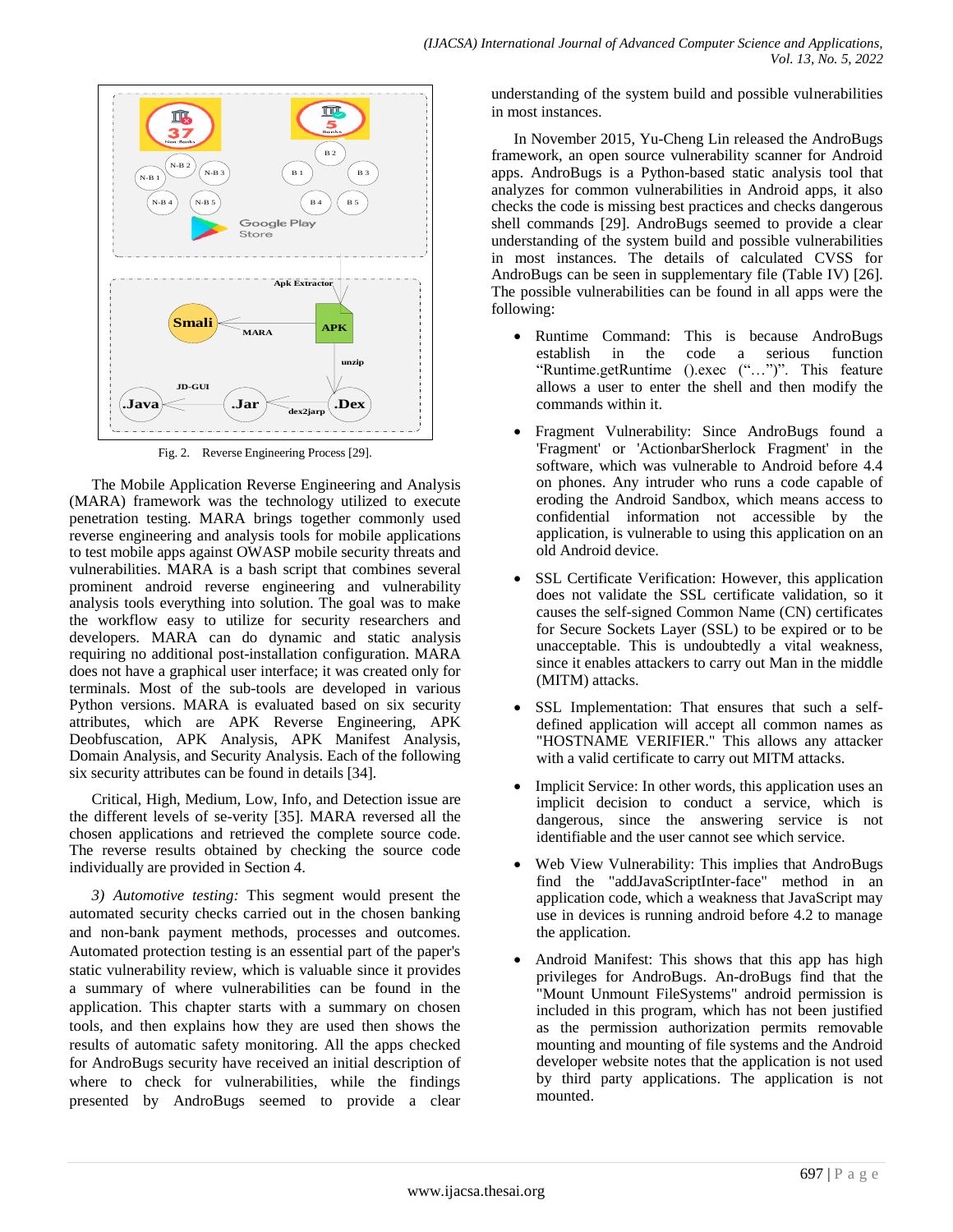Key Store Protection: AndroBugs therefore find that this application does not adequately secure its Key Store because it appears that it uses byte array and SSL pinning using a hard-coded certificate information. The details of the reverse engineering process are mentioned in Section 2.4, respectively. The existing work and their finding is shown in Table V.

| TABLE V. | THE EXISTING WORK AND THEIR FINDING |  |
|----------|-------------------------------------|--|
|          |                                     |  |

| Authors                                 | Method                            | Country    | Finding                                                                                                                                                                                                                                                                                                                                                                                                                                                                                                                              |
|-----------------------------------------|-----------------------------------|------------|--------------------------------------------------------------------------------------------------------------------------------------------------------------------------------------------------------------------------------------------------------------------------------------------------------------------------------------------------------------------------------------------------------------------------------------------------------------------------------------------------------------------------------------|
| Reaves et<br>al. 2015<br>[39]           | Manual<br>analysis                | <b>USA</b> | This article completed manual<br>analysis on 7 Android m-banking<br>apps. These apps were tested for<br>SSL/TLS bugs, cryptography,<br>and identity leakage and access<br>control. The findings confirm<br>that the majority of these apps<br>fail to provide the protections<br>needed by financial services.                                                                                                                                                                                                                       |
| Filiol and<br>Irolla,<br>2015<br>$[37]$ | Static and<br>Dynamic<br>analysis | France     | This study executed static and<br>dynamic analysis on 50 Android<br>m-banking apps                                                                                                                                                                                                                                                                                                                                                                                                                                                   |
| Zheng et<br>al. 2017<br>[38]            | Repackaging<br>Attack             | Australia  | This article examine common<br>security attacks on mobile apps,<br>whether they are performing<br>preliminary tests to determine<br>the effectiveness and complexity<br>of mobile device security attacks<br>using repackaging attacks to<br>obtain victim information.                                                                                                                                                                                                                                                              |
| Chothia et<br>al. 2017<br>$[36]$        | TLS testing<br>methods            | UK         | This article presents a security<br>analysis of the 15 m-banking<br>apps issued by leading UK<br>banks. The primary goal was to<br>find the bugs in these apps' TLS<br>implementations.                                                                                                                                                                                                                                                                                                                                              |
| Chanajitt<br>et al. 2018                | Forensic<br>analysis              | Thailand   | This articles focus on seven<br>Android m-banking apps in<br>Thailand. Several of the<br>applications examined do not<br>perform root device<br>identification, do not encrypted<br>user data, or may be modified<br>and installed as repackaged apps.                                                                                                                                                                                                                                                                               |
| Bassolé et<br>al. 2019<br>[40]          | Vulnerability<br>assessments      | Africa     | This article analyzed the<br>vulnerability of mobile banking<br>and payment applications on<br>Android platforms. This article<br>undertakes vulnerability<br>assessments, allowing for a more<br>informed analysis of the<br>information security and privacy<br>threats that African mobile<br>banking and payment<br>applications face. They specially<br>evaluate login credentials and<br>code vulnerability of these apps<br>in particular to assess the risks of<br>attacks connected to privacy and<br>data confidentiality. |
| Yang et al.<br>2019<br>[41]             | Comprehensive<br>analysis         | China      | This article examines the<br>existing third-party mobile<br>payment ecosystem and<br>identifies possible security<br>concerns by doing an in-depth<br>assessment against China, the<br>world's largest mobile payment<br>market. Aside from that, this                                                                                                                                                                                                                                                                               |

|                                  |                                   |          | article also uncovers seven<br>incidences of security rule<br>violations on the Android and<br>IOS platforms.                                                                                                                                                                                                                                                                                                            |
|----------------------------------|-----------------------------------|----------|--------------------------------------------------------------------------------------------------------------------------------------------------------------------------------------------------------------------------------------------------------------------------------------------------------------------------------------------------------------------------------------------------------------------------|
| Verderame<br>et al. 2020<br>[45] | Static and<br>Dynamic<br>Analysis | Italy    | This article describes a unique<br>methodology based on a<br>successful mix of static analysis,<br>dynamic analysis, and machine<br>learning techniques for<br>determining whether a particular<br>app either) has a Google Play<br>privacy policy and ii) accesses<br>privacy. This article also<br>involves examining the<br>compliance of third-party<br>libraries that are incorporated in<br>existing applications. |
| Majeti et<br>al. 2021<br>[46]    | Cryptographic<br>primitives       | India    | This article looks at how<br>cryptographic primitives are used<br>in Indian mobile finance apps.<br>They chose 36 apps from three<br>distinct categories and evaluated<br>the flaws separately.                                                                                                                                                                                                                          |
| Our study                        | Static analysis                   | Malaysia | To perform static analysis of 5<br>m-banking and non-bank e-<br>wallet apps. The static analysis<br>has been done by using three<br>mobile application-testing tools<br>that is recommended by<br>OWASP.                                                                                                                                                                                                                 |

### III. METHODOLOGY OF PROPOSED STUDY

This section presents the methods, processes and results of the automated security tests on the applications pre-selected. The automated safety testing is part of the research paper static vulnerability analysis, with an overview of where vulnerabilities can be found. The analysis is important. This chapter starts with a briefing on selected the analysis tools, and then demonstrates the method and results of the automated security testing. Some of the previous study conducted static or dynamic analyzes among various country leading m-banking apps. The focus of this study is to analyze popular Malaysian e-wallet apps and m-banking apps to identify the security.

## *A. Information Gathering and Setup*

Mobile testing tools can assist organizations in automating Android and iOS testing. The software for mobile application testing can minimize the time required for the test and the probability of human mistakes during testing. Varieties of technologies are available for testers to automate their test scripts nowadays. For the success of the objective, it is essential to choose the right path for particular apps. Various systems may have various risks. The key problem, for example, would be diversion of funds in a bank application.

For object testing, authors utilized a DELL machine with an Intel Core i7 CPU, 3.40 GHz CPU, and 6 GB RAM. The operating system is Windows 10 professional. A virtual machine has been installed name as VMware to create dual boot in the computer. The testing involved the process of first installing Kali Linux, Operating System (OS).

## *B. Analysis Process and Testing Object*

Intruders do the test to evaluate if there are any flaws or weaknesses that can allow the penetration and exploitations during its operation [41]. The e-wallet applications for Android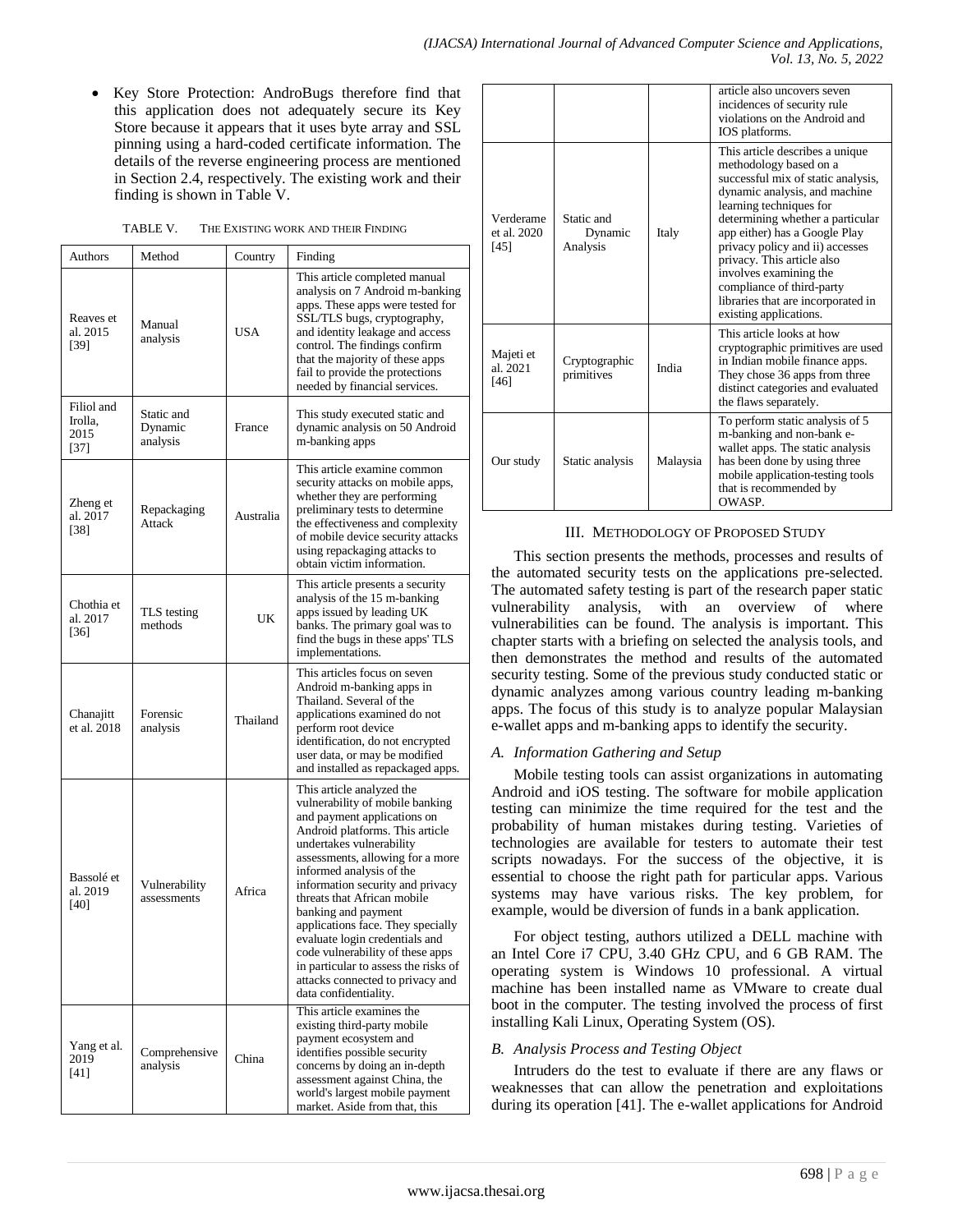Redmi 8 are executed to start research, to check if they are running without any error. The study included a variation of vulnerability scanning, code review and, most significantly, penetration testing. AndroBugs is used to automate securitytesting tool, where MobSF, used for basic static analysis report. Finally, MARA tools used for reverse engineering checking. In checking mobile apps against the OWASP, MARA builds widely used reverse engineering and research techniques to test mobile applications [42].

The object contains e-wallet applications from leading and growing banks in Malaysia. The platform of Google Play Store, the official site for Android-based smartphone apps downloaded e-wallet applications on the mobile phone. The applications were then transmitted via a universal serial bus serial interface to the computer. A folder was then created with Malaysia e-wallet name, which was then dumped in the ewallet APK for-mat. APK extension dumped on the desktop. All the selected applications have been security tested by Mobile Security Framework (MobSF), MARA and AndroBugs tool an immediate idea of where weaknesses might be found. The tools findings seem to provide a clear understanding of how the programs are designed and where it could lead to potential vulnerabilities. It was beneficial as a guide for static vulnerability analysis and to know where the weakness available. Fig. 3 shows the selected dataset of e-wallet programs with the analysis process.



Fig. 3. Selected Testing Object for Analysis.

#### IV. ANALYSIS RESULT

After installation of the OS, updates and patches for the operating system were then installed from the Linux public repository to update the libraries that used as prerequisites for its installation and operation. The applications were then transferred to the computer via a universal serial bus data cable. The applications were then analyzed one by one tools and reports created and dumped in their respective application folders. The result of non-banks e-wallet apps using MobSF is showing Table VI.

Table VI shows the comparison result of select non-bank ewallet apps. The analysis report is divided into three categories, such as security score, average Common Vulnerability Scoring System (CVSS) and tracker detection. The security score refers to the overall security results where the CVSS is an open framework for interactive the characteristics and severity of software vulnerabilities. Finally, tracker detection vulnerability checks and evaluates IT network and any device linked to it against thousands of Network Vulnerability Tests (NVTs) [43]. The most active security score in the analysis report is N-B4, which was observed 45 percent of the time, with an average CVSS of 7.0 and 8-tracker detection, which was the top security score APK. The second highest positions security score obtain from N-B3 with 40%, which CVSS rate average 6.4 with 6-tracker detection. From N-B1, N-B2 and N-B5, the same security score has been identified which 10% respectively. Nevertheless, in point of view their CVSS and tracker detection are not similar to their security score. The average CVSS of N-B1 and N-B2 are similar to 6.5 whether N-B5 is 6.9. The tracker detection rates are 6/323, 7/323, 3/323 and 2/323.

Table VII shows the comparison result of select bank issuer mobile apps. The most active security score in analysis report is, B2 with 85%, which average 7.5 CVSS with 0-tracker detection, which was the top security score APK. The second highest positions security score obtain from B1, B3, and B4, with same security score which 10% respectively. Nevertheless, in point of view their CVSS and tracker detection are not similar like their security score. The average CVSS of B1 with 6.7, B3 is 6.6, and B4 is 6.1. Whether the tracker detection rates are 2/319, 3/323, and 3/319. From B5 authors could not find the security score but except Average CVSS 6.8 and Trackers Detection 8/319, respectively. The result of banking apps using MobSF is shown in Table VII. The analysis report of non-banking e-wallet apps is shown in Table VIII.

TABLE VI. RESULT OF NON-BANKS E-WALLET APPS USING MOBSF

| Wallet name | <b>Security Score</b> | Average CVSS | <b>Trackers Detection</b> |
|-------------|-----------------------|--------------|---------------------------|
| $N-B1$      | 10/100                | 6.5          | 6/323                     |
| $N-B2$      | 10/100                | 6.5          | 7/323                     |
| $N-B3$      | 40/100                | 6.4          | 6/323                     |
| $N-B4$      | 45/100                | 7.0          | 8/323                     |
| $N-B5$      | 10/100                | 6.9          | 2/323                     |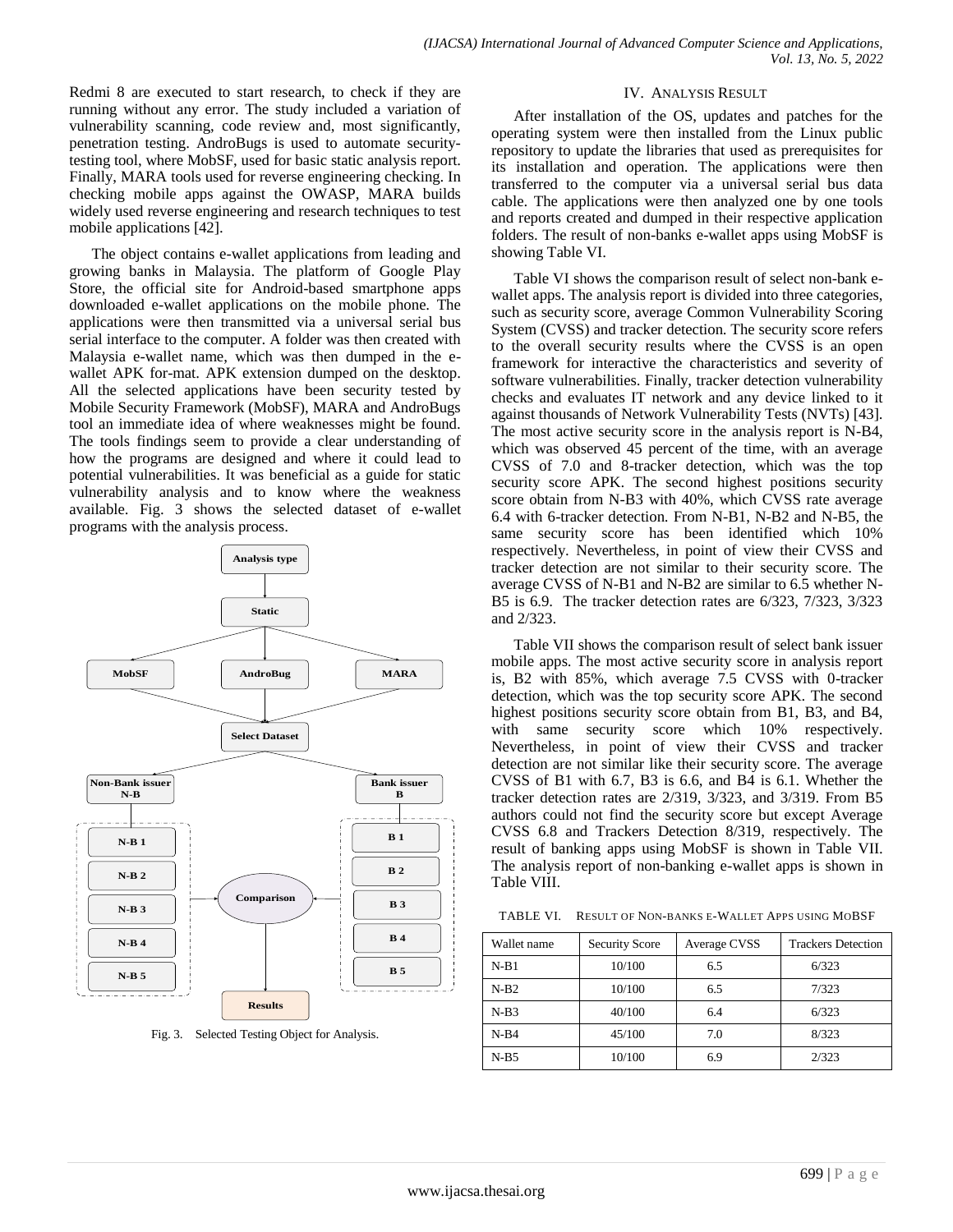TABLE VII. RESULT OF BANKS APPS USING MOBSF

| <b>Wallet name</b> | <b>Security Score</b> | <b>Average CVSS</b> | <b>Trackers Detection</b> |
|--------------------|-----------------------|---------------------|---------------------------|
| B1                 | 10/100                | 6.7                 | 2/319                     |
| B <sub>2</sub>     | 85/100                | 7.5                 | 0/319                     |
| B <sub>3</sub>     | 10/100                | 6.6                 | 3/323                     |
| <b>B4</b>          | 10/100                | 6.1                 | 3/319                     |
| B <sub>5</sub>     |                       | 6.8                 | 8/319                     |

TABLE VIII. REPORT OF NON-BANKS APPS USING MARA

| <b>Wallet</b><br>name | <b>Critical</b> | <b>High</b> | <b>Medium</b>  | Low            | Info | <b>Detection</b><br><b>Issue</b> |
|-----------------------|-----------------|-------------|----------------|----------------|------|----------------------------------|
| $N-B1$                | $\overline{0}$  | ۰           |                |                | ۰    |                                  |
| $N-B2$                | $\overline{0}$  | ۰           |                |                | ۰    | ٠                                |
| $N-B3$                | $\overline{0}$  |             | $\overline{c}$ | 2              | 11   | 19                               |
| $N-B4$                | $\theta$        | 6           |                | 2              | 11   | 20                               |
| $N-B5$                | $\Omega$        |             |                | $\mathfrak{D}$ | 10   | 15                               |

Table VIII shows each of the e-wallet application has 0 critical issues. From N-B4 with total 20 detection issues 6 high, 1 medium, 2 low and 11 info analysis report. In N-B3 total 19 detection issues has been collected where 4 high, 2 medium, 2 low and 11 info analysis report which the second highest. The third positions is N-B5 with total 15 detection issues where 2 high, 1 medium, 2 low and 10 info analysis report. N-B1 and N-B2 there is no critical issue but due to system trouble-shoot authors could not get the exact information of both wallet. The result of banking apps using MARA tool is shown in Table IX.

Table IX shows the comparison result of select bank issuer mobile Apps. Each of the banking application has 0 critical issues. From B1 total 19 detection is-sues has been collected where 4 high, 2 medium, 0 low and 11 info analysis report. From B3 and B5 collected a similar value total 17 detection issues where 3 high, 2 medium, 2 low and 10 info analysis report which the second highest, respectively. The third positions is B5 with a total 17 detection issues where 3 high, 2 medium, 2 low and 10 info analysis report. From B4 Apps there is no critical issue but due to system troubleshoot authors could not get the exact information. Finally, B1 has 0 critical issues with high threats, 2 medium and low threats along with 10 info are the most secure application compared to others. The result of banks and non-banks reports using MARA AndroBugs are shown in Table X and Table XI.

TABLE IX. REPORT OF BANKS APPS USING MARA

| <b>Wallet</b><br>name | <b>Critical</b> | <b>High</b> | <b>Medium</b> | Low            | Info | <b>Detection</b><br><b>Issue</b> |
|-----------------------|-----------------|-------------|---------------|----------------|------|----------------------------------|
| B <sub>1</sub>        | U               | 4           | 2             | $\Omega$       | 11   | 19                               |
| B <sub>2</sub>        |                 |             | 2             | $\theta$       | 6    |                                  |
| B <sub>3</sub>        |                 | 3           | 2             | $\overline{c}$ | 10   | 17                               |
| <b>B4</b>             |                 |             |               |                |      |                                  |
| B <sub>5</sub>        |                 | 3           |               |                | 10   |                                  |

Table X and Table XI shows below, the comparison result of select bank and non-issuer mobile apps using AndroBugs. Each of the application has different kind of critical issue. The analysis report has been categorized into two part parts. From B4 with total 6 issues which is the most critical issue found in the bank issuer analysis report. From B1 and B5 authors collected similar value total 5 issues which the second highest, respectively. The third position is B3 with 3 issues.

TABLE X. RESULT OF BANKS REPORT USING ANDROBUGS

| S/n            | <b>Properties</b>                                              | <b>B1</b>      | B <sub>2</sub> | B <sub>3</sub> | <b>B4</b>      | B <sub>5</sub> |
|----------------|----------------------------------------------------------------|----------------|----------------|----------------|----------------|----------------|
| 1              | <b>Runtime Command</b><br>Checking                             | N <sub>0</sub> | N <sub>0</sub> | N <sub>0</sub> | No             | Yes            |
| $\overline{2}$ | Base64 String<br>Encryption                                    | No             | N <sub>0</sub> | N <sub>0</sub> | No             | N <sub>0</sub> |
| 3              | <b>SSL Security</b>                                            | No             | N <sub>0</sub> | N <sub>0</sub> | N <sub>0</sub> | N <sub>0</sub> |
| $\overline{4}$ | <b>Key Store</b>                                               | No             | N <sub>0</sub> | N <sub>0</sub> | Yes            | <b>Yes</b>     |
| 5              | <b>Implicit Intent</b>                                         | Yes            | N <sub>0</sub> | Yes            | Yes            | <b>Yes</b>     |
| 6              | <b>SSL</b> Implementation<br>Checking                          | Yes            | N <sub>0</sub> | N <sub>0</sub> | <b>Yes</b>     | N <sub>0</sub> |
| 7              | <b>SSL</b> Connection<br>Checking                              | Yes            | No             | Yes            | N <sub>0</sub> | <b>Yes</b>     |
| 8              | <b>SSL</b> Certificate<br>Verification<br>Checking             | N <sub>0</sub> | No             | N <sub>0</sub> | Yes            | N <sub>0</sub> |
| 9              | <web view="">/Remote<br/>Code Execution</web>                  | Yes            | Yes            | Yes            | Yes            | <b>Yes</b>     |
| 10             | Fragment<br>Vulnerability<br>Checking                          | Yes            | N <sub>0</sub> | N <sub>0</sub> | N <sub>0</sub> | N <sub>0</sub> |
| 11             | <b>Android Manifest</b><br>Critical Use<br>Permission Checking | N <sub>0</sub> | Yes            | N <sub>0</sub> | Yes            | N <sub>0</sub> |

From B2 only single issues have been collected, which is the most secure using AndroBugs analysis. From non-bank, issuer author's collected total 9 issues from N-B5 which is the most critical issue found in the analysis report. The second highest positions are N-B2, with total 7 issues. From N-B3 and N-B1, similar value has been collected which are total 3 issues respectively. From N-B4, only single issues have been collected, which is the most secure using AndroBugs analysis.

# V. DISCUSSION

Mobile apps are growing increasingly, with more consumers being able to access different forms of Android applications availability of a wide range of open Android markets. However, mobile apps threats are developing especially targeted towards mission critical mobile bank applications [44]. This study first analyze five types of bank and nonbank issuer e-wallet products, and then focus on the vulnerabilities and security issues based on static analysis. We evaluate the flaws in protection, critical security, Average CVSS against Malaysian 5 banking and non-banking e-wallet products publicly available. In this section, will present and analyze the outcomes of a data set security evaluation.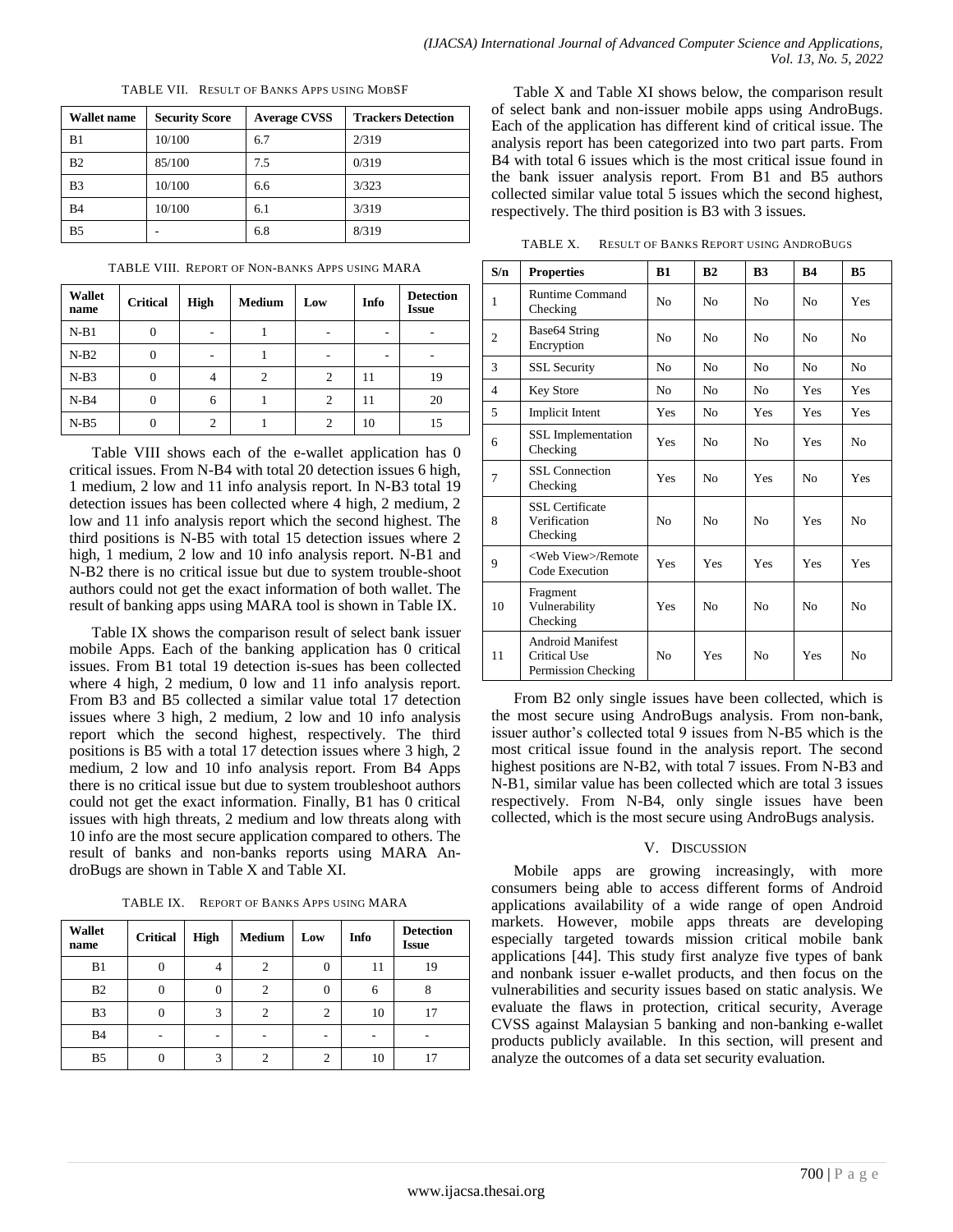| S/n            | <b>Properties</b>                                              | N-<br>B1       | N-<br>B <sub>2</sub> | $N-$<br>B <sub>3</sub> | $N-$<br><b>B4</b> | N-<br><b>B5</b> |
|----------------|----------------------------------------------------------------|----------------|----------------------|------------------------|-------------------|-----------------|
| 1              | <b>Runtime Command</b><br>Checking                             | N <sub>0</sub> | Yes                  | N <sub>0</sub>         | N <sub>0</sub>    | Yes             |
| $\overline{c}$ | Base64 String Encryption                                       | N <sub>o</sub> | Yes                  | N <sub>0</sub>         | No                | <b>Yes</b>      |
| 3              | <b>SSL Security</b>                                            | N <sub>0</sub> | No.                  | No                     | No                | Yes             |
| $\overline{4}$ | <b>Key Store</b>                                               | N <sub>0</sub> | N <sub>0</sub>       | No                     | No                | Yes             |
| 5              | <b>Implicit Intent</b>                                         | Yes            | Yes                  | Yes                    | No                | Yes             |
| 6              | <b>SSL</b> Implementation<br>Checking                          | N <sub>0</sub> | N <sub>0</sub>       | N <sub>0</sub>         | N <sub>0</sub>    | Yes             |
| 7              | SSL Connection<br>Checking                                     | Yes            | Yes                  | Yes                    | No                | Yes             |
| 8              | <b>SSL</b> Certificate<br>Verification Checking                | N <sub>0</sub> | Yes                  | N <sub>0</sub>         | N <sub>0</sub>    | Yes             |
| 9              | <web view="">/Remote<br/>Code Execution</web>                  | Yes            | Yes                  | Yes                    | Yes               | Yes             |
| 10             | <b>Fragment Vulnerability</b><br>Checking                      | N <sub>0</sub> | N <sub>0</sub>       | N <sub>0</sub>         | N <sub>0</sub>    | No              |
| 11             | <b>Android Manifest</b><br>Critical Use Permission<br>Checking | N <sub>0</sub> | Yes                  | N <sub>0</sub>         | N <sub>0</sub>    | No              |

TABLE XI. RESULT OF NON-BANKS REPORT USING ANDROBUGS

In Fig. 4 presents, the summary of MobSF results of the security tests performed on bank and non-banks e-wallet apps. The most active security score in the analysis report is N-B4, is 45%, which averages 7.0 Common Vulnerability Scoring System (CVSS) with 8-tracker detection, which was the top security score application.

It is clear from the results that N-B4 is quite secure related to the other applications. Table VIII presented the result of banks' apps using MobSF. The most active security score in the analysis report is B2, from which noticed 85%, which average 7.5 CVSS with 0-tracker detection, which was the top security score APK. After the analyzing of Table VIII, found that, N-B5 application have total 15 detection issues where 2 high, 1 medium, 2 low and 01 info analysis report which is quite secure related to the other applications is shown in Fig. 5(a) and Fig. 5(b) shown the high security banking where B3 and B5 are same result, respectively.

On the other hand, the low security low security apps of banking m-apps using MARA tool is B1, which is shown in Fig. 5 (b). Table IX shows the true seeing a report of banks' apps using MARA. Each of the banking application has 0 critical issues. However, the B3 and B5 have 0 critical issue with 3 high threats, 2 medium and low threats along 10 info and 27 detection issues which is the most secure application com-pared to others. Fig. 5(c) and (d) shown the low security bank and non-bank apps, respectively.



Fig. 4. (a) Average CVSS of Non-banks e-wallet Apps using MobSF Tool and (b) Non-bank e-wallet Apps Security Score using MobSF Tool and (c) Average CVSS of Banks m-banking Apps using MobSF Tool and (d) Bank m-Banking Apps Security Score using MobSF Tool.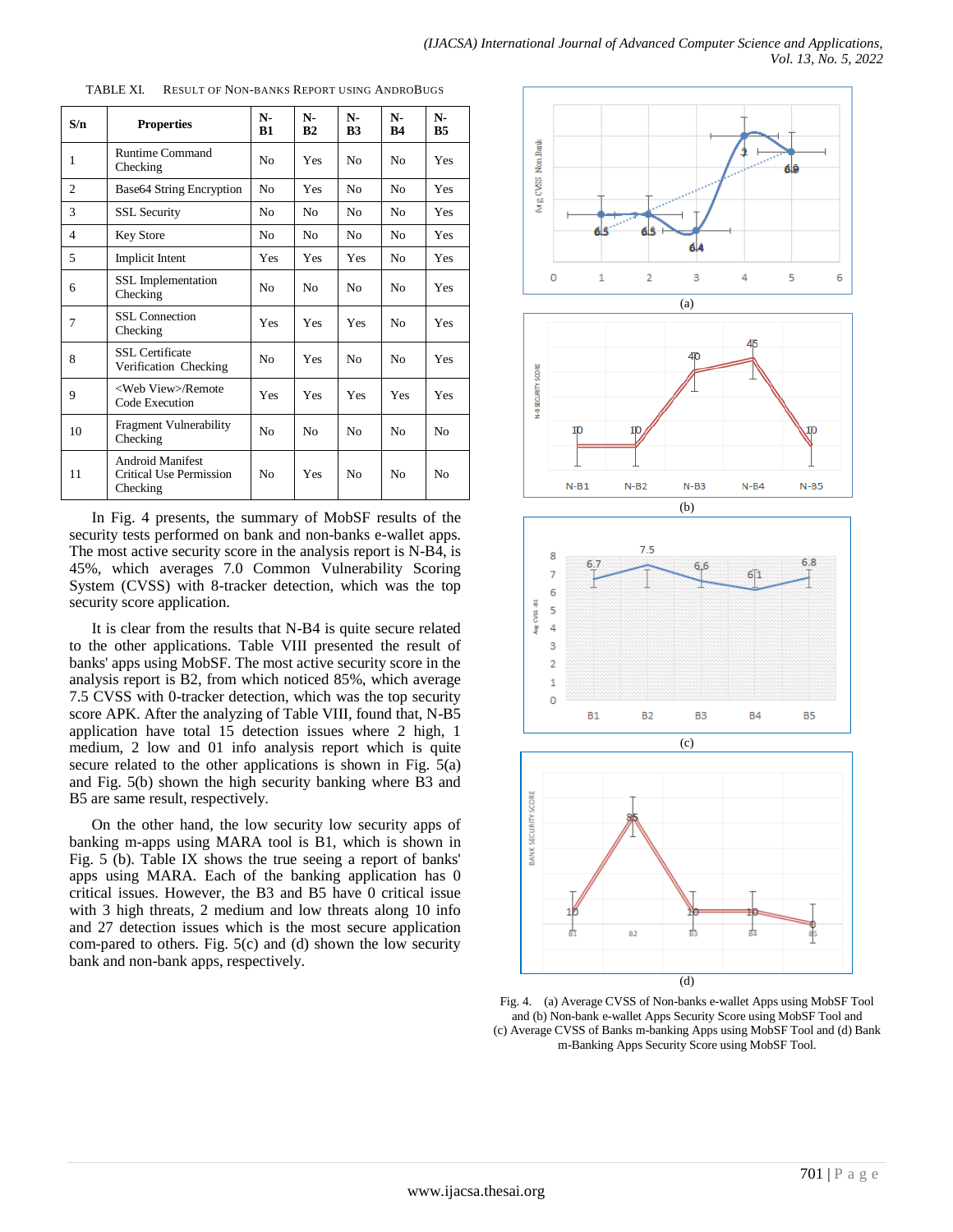

Fig. 5. (a) High security e-wallet apps using MARA tool and (b) High security banking apps using MARA tool and (c) Low security e-wallet apps using MARA tool and (d) Low security apps of m-apps using MARA tool.

#### VI. CONCLUSION

Mobile payment applications are very convenient, but the problem is that most mobile payment apps are not exactly appropriate. Companies and developers would need to limit the addition of features and services demand and continue protecting the apps. However, as explained in this paper, it is quite an impossible task to protect the apps, although nothing is 100% secured, but developers at least might make it much more difficult for hackers. This paper covers a security assessment of five non-bank e-wallet apps and five leading banks apps in Malaysian market. The Authors performed a static analysis on three pen-extraction mobile applicationtesting tools and compared with the Android application among them. The analysis notice that every apps have followed the security standard, but their security features and properties are different in point of view of how their customer demand. Finally, the most secure e-wallet and m-banking apps according to the three different tools, based on their security metrics, have been identified which is not our opinion. This study aims to increase research efforts on the progress of ewallets and m-banking in Malaysia.

#### ACKNOWLEDGMENT

This research was funded by the Malaysia Ministry of Education, Universiti Kebangsaan Malaysia, under grants, KKP 2020/UKM-UKM/4/3 and FRGS/1/2021/ICT02/UKM/  $02/1$ .

#### **REFERENCES**

- [1] F. Nizam, H. J. Hwang, and N. Valaei, Measuring the Effectiveness of E-Wallet in Malaysia, vol. 786. Springer International Publishing, 2019.
- [2] H. H. Bin Kadar, S. S. B. Sameon, M. B. M. Din, and P. ‗Amirah B. A. Rafee, "Malaysia Towards Cashless Society," Lect. Notes Electr. Eng., vol. 565, pp. 34–42, 2019.
- [3] L. T. H. Teoh Teng Tenk, Melissa, Hoo Chin Yew, "E-wallet Adoption: A Case in Malaysia," Int. J. Res. Commer. It Manag., vol. 2, no. 4, pp. 135–3, 2020.
- [4] A. Hassan, Z. Shukur, and M. K. and A. S. A.-K. Hasan, "A Review on Electronic Payments Security," Symmetry (Basel)., vol. 12, no. 8, p. 24, 2020.
- [5] M. Salah Uddin and A. Yesmin Akhi, "E-Wallet System for Bangladesh" an Electronic Payment System," Int. J. Model. Optim., vol. 4, no. 3, pp. 216–219, 2014.
- [6] S. Z. Jesús Téllez Isaac, "Secure Mobile Payment Systems," J. Enterp. Inf. Manag., vol. 22, no. 3, pp. 317–345, 2014.
- [7] M. A. Hassan and Z. Shukur, "Review of Digital Wallet Requirements," 2019 Int. Conf. Cybersecurity, ICoCSec 2019, pp. 43–48, 2019.
- [8] R. Kaur, Y. Li, J. Iqbal, H. Gonzalez, and N. Stakhanova, "A Security Assessment of HCE-NFC Enabled E-Wallet Banking Android Apps,' Proc. - Int. Comput. Softw. Appl. Conf., vol. 2, pp. 492–497, 2018.
- [9] IBM, "IBM Sponsored Study Finds Mobile App Developers Not Investing in Security." [Online]. Available: https://www-[Online]. Available: https://www-03.ibm.com/press/us/en/pressrelease/46360.wss. [Accessed: 15-Nov-2020].
- [10] EcInsider, "The e-wallet infinity war in Malaysia Everything you need to know about e-wallet starts here." [Online]. Available: https://www.ecinsider.my/2018/12/malaysia-ewallet-battle-landscapeanalysis.html. [Accessed: 01-Nov-2019].
- [11] A. Hassan, Z. Shukur, and M. K. Hasan, "Electronic Wallet Payment System in Malaysia," Data Anal. Manag., vol. 54, pp. 711-736, 2021.
- [12] Y. Wang et al., "Identifying vulnerabilities of SSL/TLS certificate verification in Android apps with static and dynamic analysis," J. Syst. Softw., vol. 167, 2020.